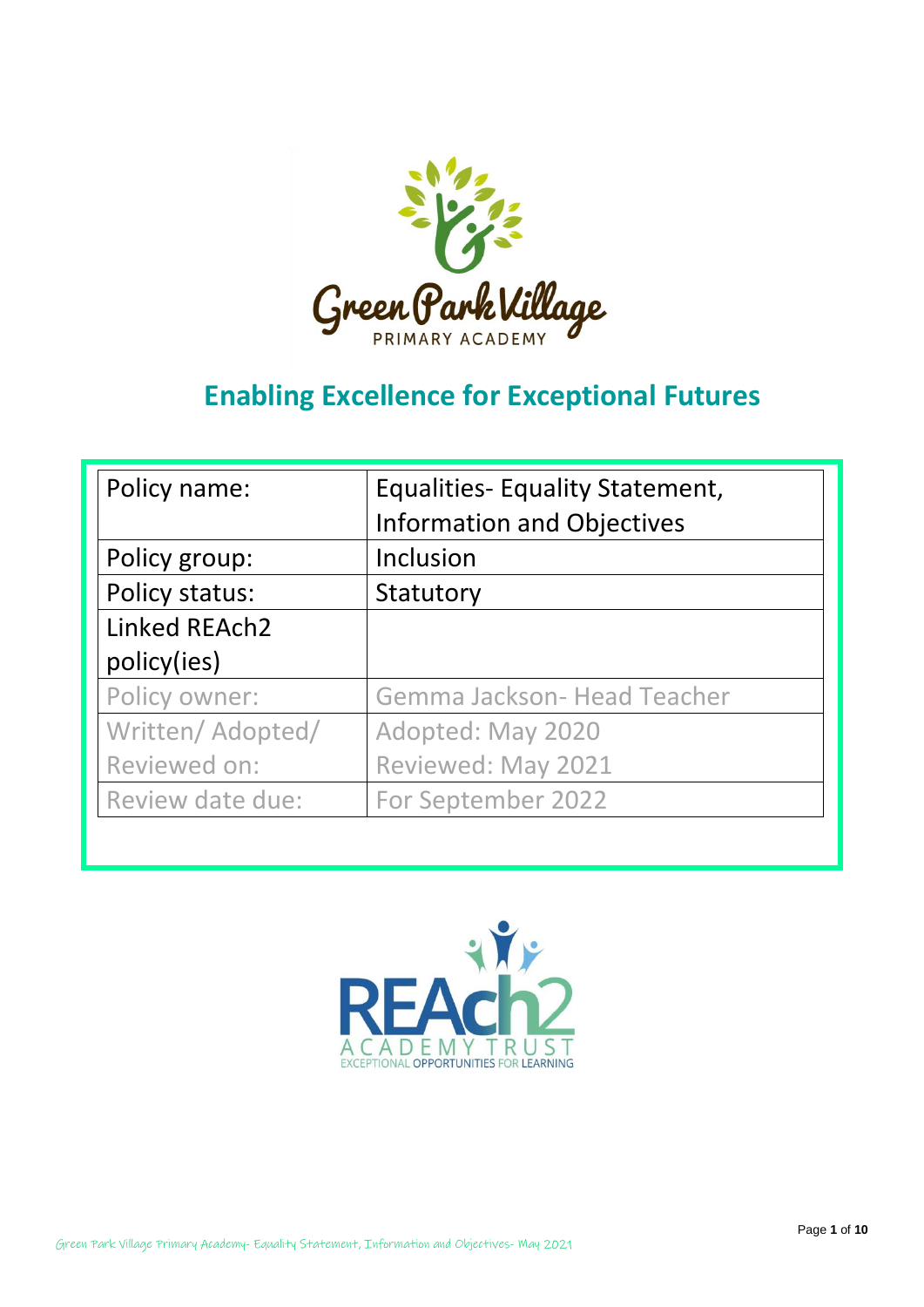# **Equality Statement**

Green Park Village Primary Academy is committed to the principle of equal opportunities for all. We operate an inclusive curriculum, which respects the diverse needs of every child.

This statement demonstrates our commitment to ensure full access to the progression through the curriculum for all pupils. In addition, it acts as a positive focus when considering matters of school management and organisation.

We encourage the development and promotion of positive attitudes through the implementation of a curriculum which is broad and balanced, thus enabling all pupils regardless of ethnicity, gender, ability or special educational needs, to have full access to the curriculum.

We believe that by acknowledging, valuing and understanding our similarities and differences that members of our society will play an active role in contributing to our future society. The academy's values and the REAch2 touchstones, and in particular our positive learner attitudes, are at the heart of all we do.

We recognise that prejudice can, and does, exist at all levels in our society. However, it will not be tolerated at any level within our academy.

We value all our children at Green Park Village Primary Academy and recognise the positive contribution each child can make in enriching and enhancing the ethos of our academy and wider community.

This is an annual statement made on behalf of the Local Governing Body by the Head Teacher.

#### **Gemma Jackson**

**Head Teacher**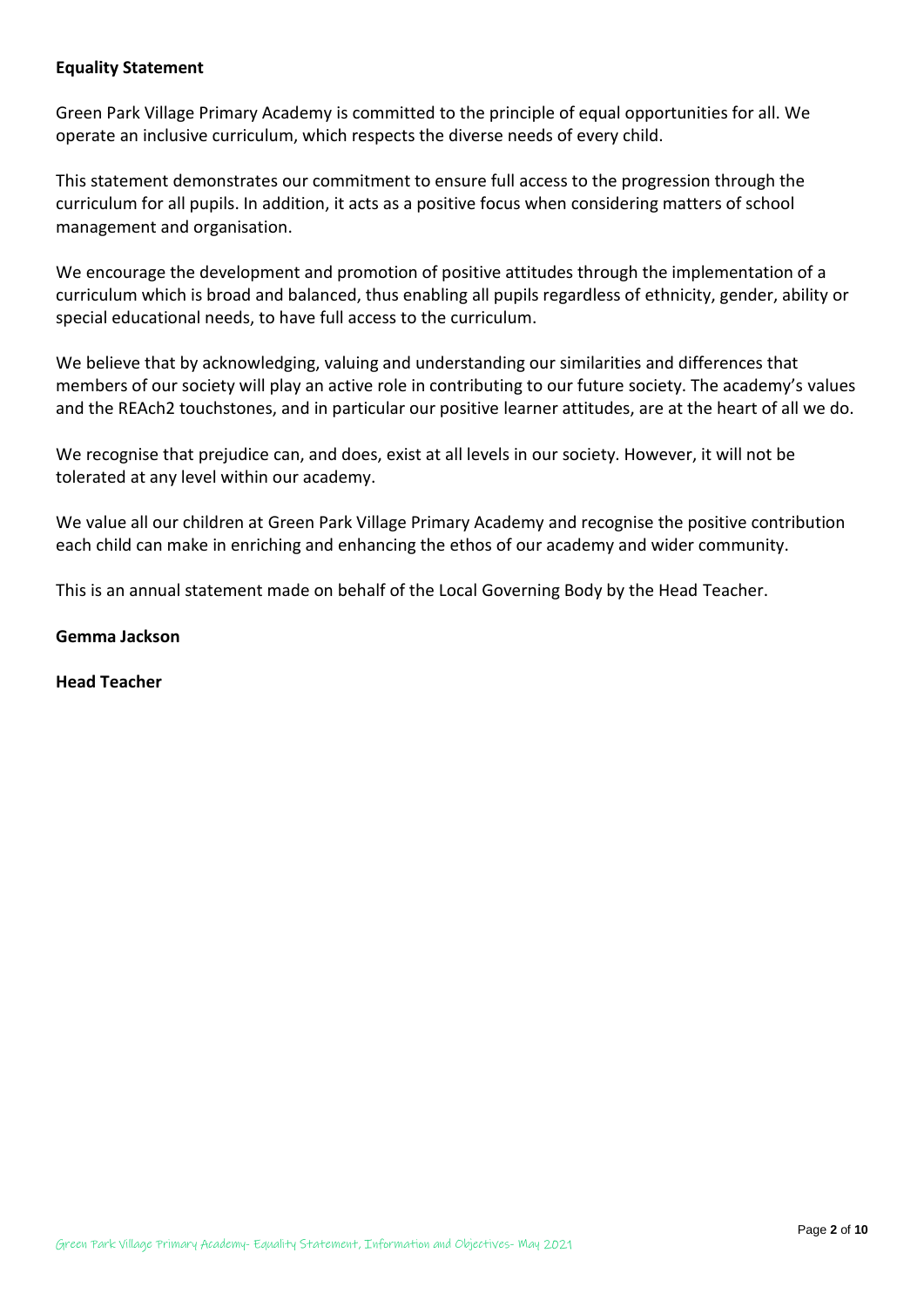# **Context**

Green Park Village Primary Academy is new school in Reading, a highly populated, expanding and culturally diverse town in Berkshire. The academy has been built to serve a brand new community within a new and expanding housing development situated within the business hub of Reading. The academy is also local to other housing developments, built without a school. Social housing will form part of the offering on all local new developments. Green Park will shortly have its own railway station, linking to Reading and then into London via mainline and TfL train lines and this is within five minutes' walk of the school.

Green Park Village Primary Academy is a two-form entry primary school with future capacity for a Nursery provision. The school opened in September 2020 residing in its permanent building from the start. The stunning new building completed became home to two small Reception classes. Each year the school welcomes a new Reception cohort, growing year on year to a capacity of 420 learners.

#### **Touchstones**

The Cornerstone of REAch2 is a solid, unshakeable foundation, defined by exceptional teaching experiences and shared 'Touchstone' values of learning,

leadership, enjoyment, inclusion, inspiration, responsibility and integrity.

These 'Touchstone' values are at the very core of the Trust and exude at Green Park Village Primary Academy, being embraced by leaders, teachers, staff, parents and children alike.



#### **Vision and Aims**

# **Our Vision and Aims**

'Enabling Excellence for **Exceptional Futures'** 

We aim for learners to be exceptional as people and learners, ready for the next stage of their futures:

> Successful learners who enjoy learning, make progress and achieve;

> Confident individuals who are able to live safe, healthy and fulfilling lives;

Responsible citizens who make a positive contribution to society.

We will work together towards being an exceptional school:

- Where all children consistently achieve of their best- no limiting factors;
- Where all children develop high self esteem and self confidence, being able to make informed choices and to have high aspirations for their futures;
- That reaches out to further support the needs of our evolving community.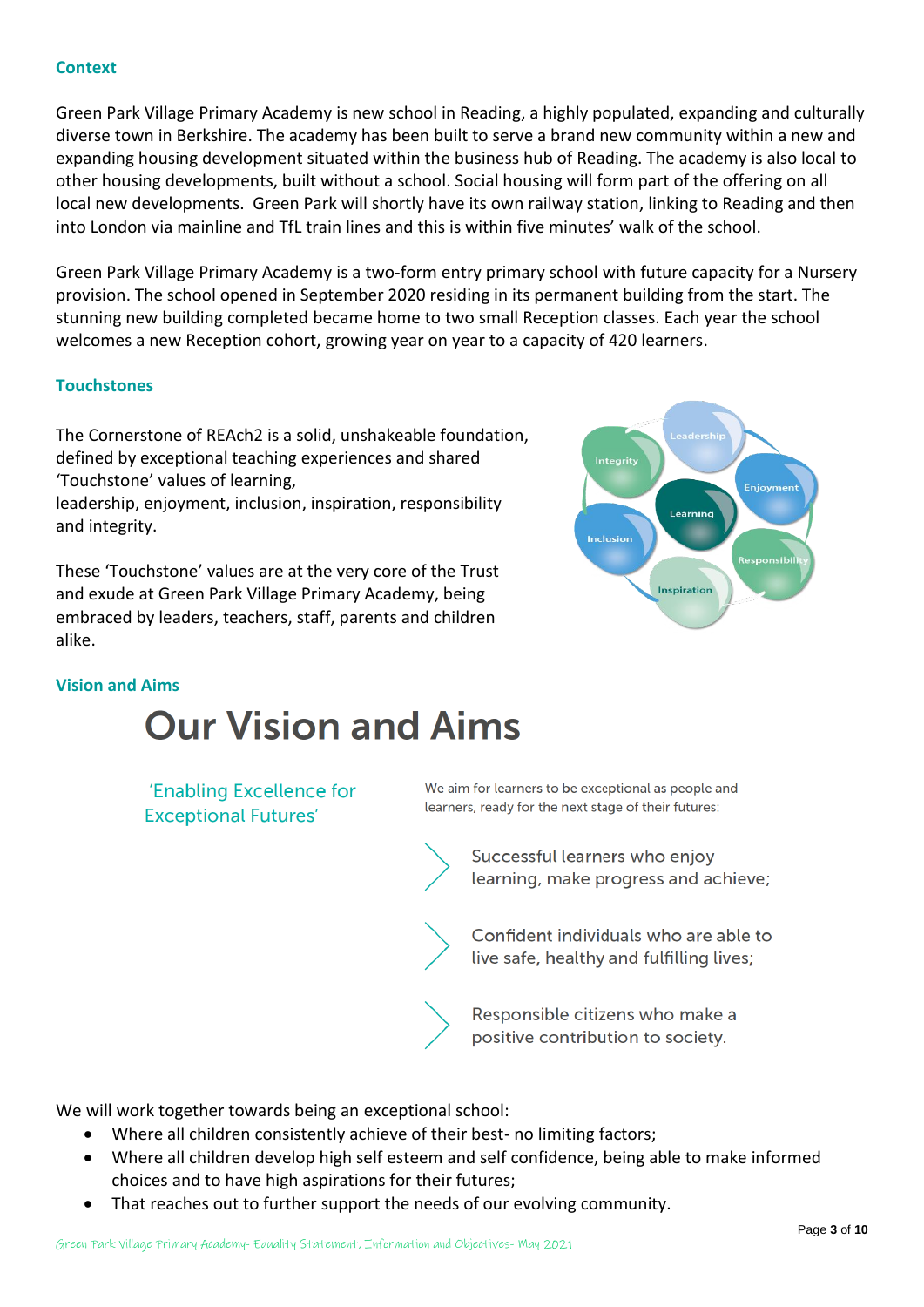#### **Values**

Linking in to our vision, our school's values lie around the theme of 'GRIT'- aiming to be exceptional through passion and perseverance to long-term goals. This is the aim of the school team working together for our children and will be our aims for our children- to be exceptional as people and in their lives.

At Green Park Village Primary Academy our GRIT core values, which will become the attitude of our school community are:

**G**iving and gratitude **R**esilience and readiness **I**ntegrity and inspiration **T**rust and teamwork

# **Fundamental British Values**

As part of the value system, the academy actively promotes and encourages the fundamental British Values which permeate through all aspects of school life. These are:

- Democracy;
- The Rule of Law;
- Individual Liberty;
- Mutual Respect;
- Tolerance of those of different faiths and beliefs.

These values are regularly promoted through high quality teaching, a rounded programme of collective worship and assemblies and a positive behaviour policy. This provision allows learners to develop and demonstrate skills and attitudes that will allow them to participate fully in and contribute positively to life in modern Britain. As well as teaching our learners, our active promotion of these values also means we challenge learners, staff or parents who express contrary opinions.

#### **Characteristics**

Green Park Village Primary Academy is a school which is designed to meet and be responsive to the needs of the local community it serves.

| <b>Characteristics</b>         | Breakdown (number and %)                                               |  |  |
|--------------------------------|------------------------------------------------------------------------|--|--|
| Number of pupils               | 31                                                                     |  |  |
| Number of staff                |                                                                        |  |  |
| Number of governors (Local     | 7                                                                      |  |  |
| Governing Body)                | 5 female 71%                                                           |  |  |
|                                | 2 male 29%                                                             |  |  |
| Religious character            | Non-denominational                                                     |  |  |
| Attainment on entry            | Not yet known                                                          |  |  |
| Stability of school population | Not yet known, although likely to be high mobility of pupils initially |  |  |
|                                | as the housing developments expand and the school reputation           |  |  |
|                                | grows                                                                  |  |  |
| Pupils eligible for FSM        | 4 1 3%                                                                 |  |  |
| Deprivation factor             | Not yet known                                                          |  |  |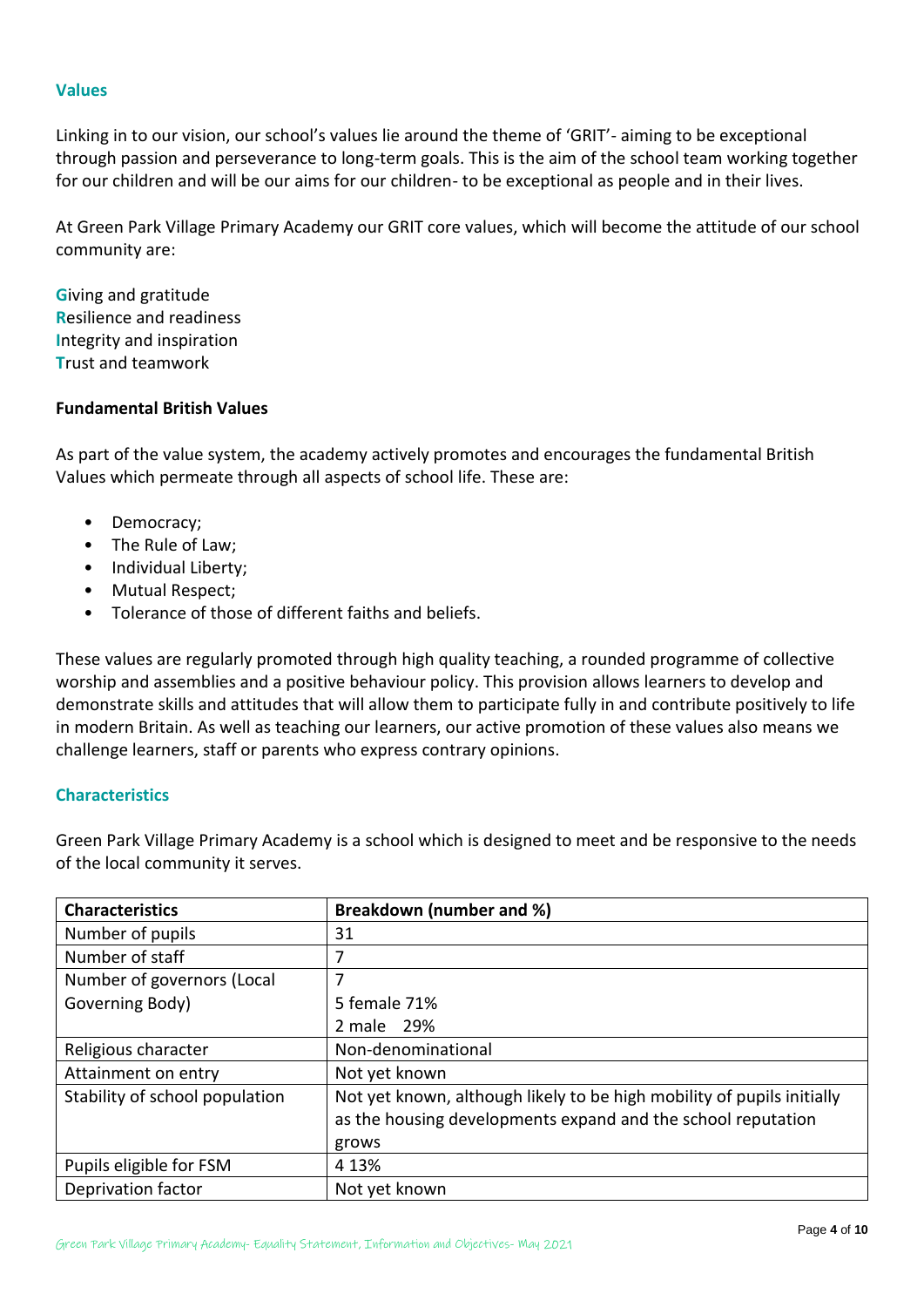| Disabled staff                 | 0                                         |  |
|--------------------------------|-------------------------------------------|--|
| Disabled pupils (SEN/LDD)      | 0                                         |  |
| Disabled pupils (no SEN)       | 0                                         |  |
| <b>BME</b> pupils              | 22 7 1%                                   |  |
| <b>BME</b> staff               | 0                                         |  |
| Pupils who speak English as an | 8 2 6 %                                   |  |
| additional language            |                                           |  |
| Average attendance rate        | 97.1%                                     |  |
| Significant partnerships,      | <b>REAch2 Academy Trust</b>               |  |
| extended provision, etc.       | Reading LA- Brighter Futures for Children |  |
|                                | Go Beanies Play and Learn                 |  |
| Awards, accreditations,        | None                                      |  |
| specialist status              |                                           |  |

# **Our duties**

At Green Park Village Primary Academy we welcome our duties under the Equality Act 2010. The Local Governing Body of Green Park Village Primary Academy is committed to promoting equality and diversity and eliminating discrimination, harassment, victimisation and any other conduct that is prohibited by or under the Equality Act 2010.

By recognising and appreciating individual needs and differences the school will be broadly representative of the communities it serves, and be a place where children and staff will thrive – physically, mentally, socially, and spiritually.

We aim to advance equality of opportunity, and foster good relations between persons who share a relevant protected characteristic and persons who do not share it. This will be achieved by implementing equal opportunities and diversity practice across the three dimensions of the School: as an employer; an educator; and a resource of the local community.

We will ensure that the whole school community is aware of the Equality & Diversity Statement and our published equality information and objectives, by informing parents that they are published on our website and in our school prospectus.

Green Park Village Primary Academy is committed to meeting its public sector statutory duties as detailed below. We understand that the duties apply to service delivery and employment and staff management as well as policy development and implementation.

The purpose of this information is to set out how our practice and policies have due regard to the need to: • **eliminate discrimination**, harassment, victimisation and any other conduct that is prohibited by or under this Act

• **advance equality of opportunity** between persons who share a relevant protected characteristic and persons who do not share it

• **foster good relations** between persons who share a relevant protected characteristic and persons who do not share it.

# **Protected characteristics**

- We understand the principle of the Act and the work needed to ensure that those with protected characteristics are not discriminated against and are given equality of opportunity. A protected characteristic under the act covers the groups listed below:
- disability (as defined by the Equality Act 2010) and those who have additional educational needs
- groups of pupils whose prior attainment may be different from that of other groups
- those who are academically more able
- pupils for whom English is an additional language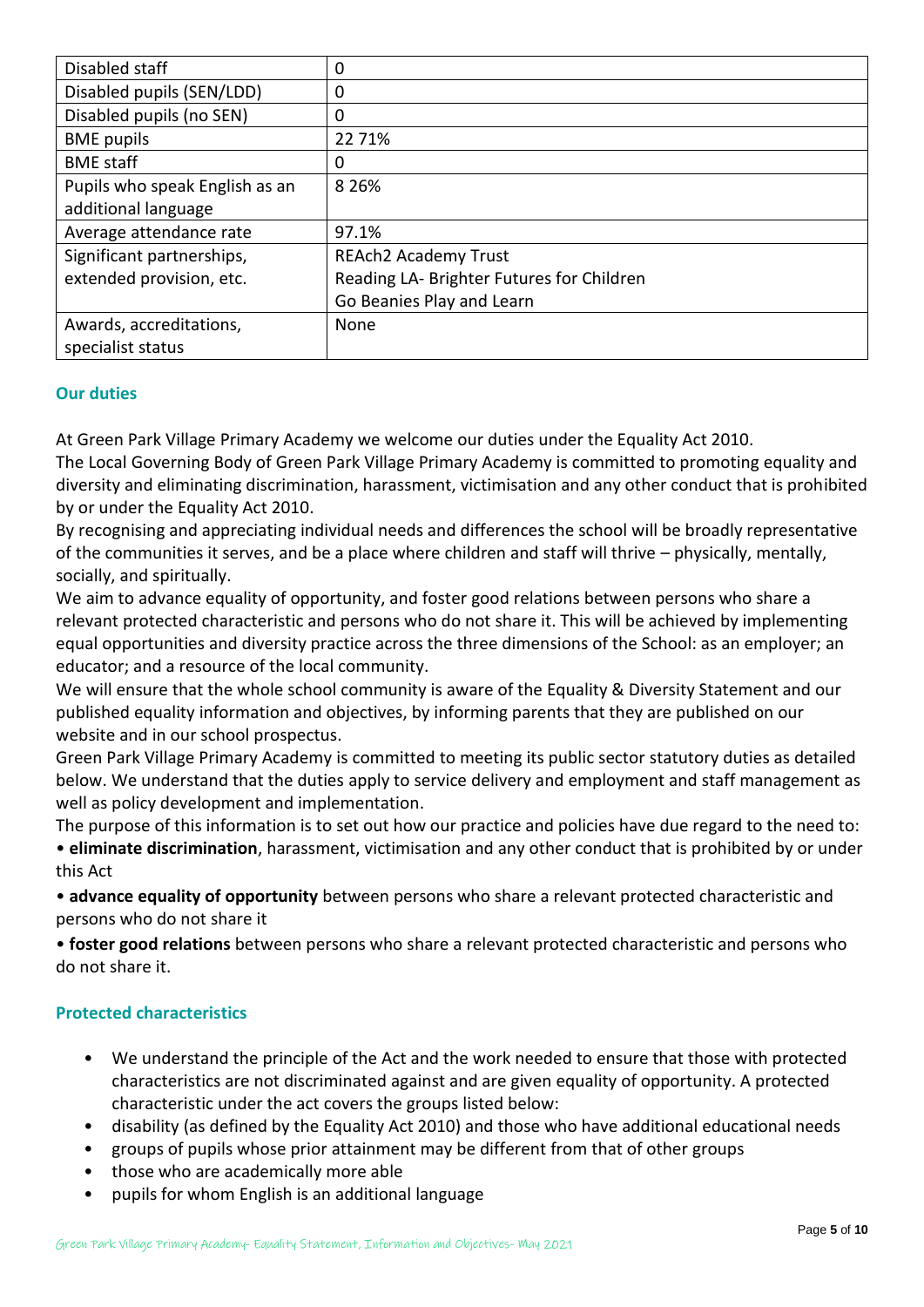- looked after children
- young carers
- ethnicity
- religion and belief
- pupils from low income backgrounds
- Gypsy, Roma and Traveller children
- gender
- gender reassignment
- sexual identity
- age (for employees)
- maternity and pregnancy (for employees)
- marriage and civil partnership (for employees)
- children from military families
- other vulnerable groups

# **Disability**

At Green Park Village Primary Academy, we implement accessibility plans which are aimed at:

- increasing the extent to which disabled pupils can participate in the curriculum
- improving the physical environment of schools to enable disabled pupils to take better advantage of education, benefits, facilities and services provided
- improving the availability of accessible information to disabled pupils

# **How we meet our legal and general duties**

In order to meet our general duties, listed above, the law requires us to do some specific duties to demonstrate how we meet the general duties. These are to:

#### **Publish equality information**

No information will be published which could specifically identify any individual child or adult.

# **Prepare and publish equality objectives**

To do this we will collect data related to the protected characteristics above and analyse this data to determine our focus for our equality objectives. The data will be assessed across our core provisions as a school. This will include the following functions:

- Admissions
- Attendance
- Attainment
- Exclusions
- Prejudice related incidents

We will use the information collected to:

- evaluate how well we comply with all our duties under the Equality Act
- assess the potential and actual impact of policies and procedures
- decide where positive action may be appropriate
- identify priorities, set equality objectives and update our accessibility plan
- monitor progress towards meeting these objectives and implementing our accessibility plan
- inform future action

Our objectives will detail how we will ensure equality is applied to the services listed above; however, where we find evidence that other functions have a significant impact on any particular group we will include work in this area.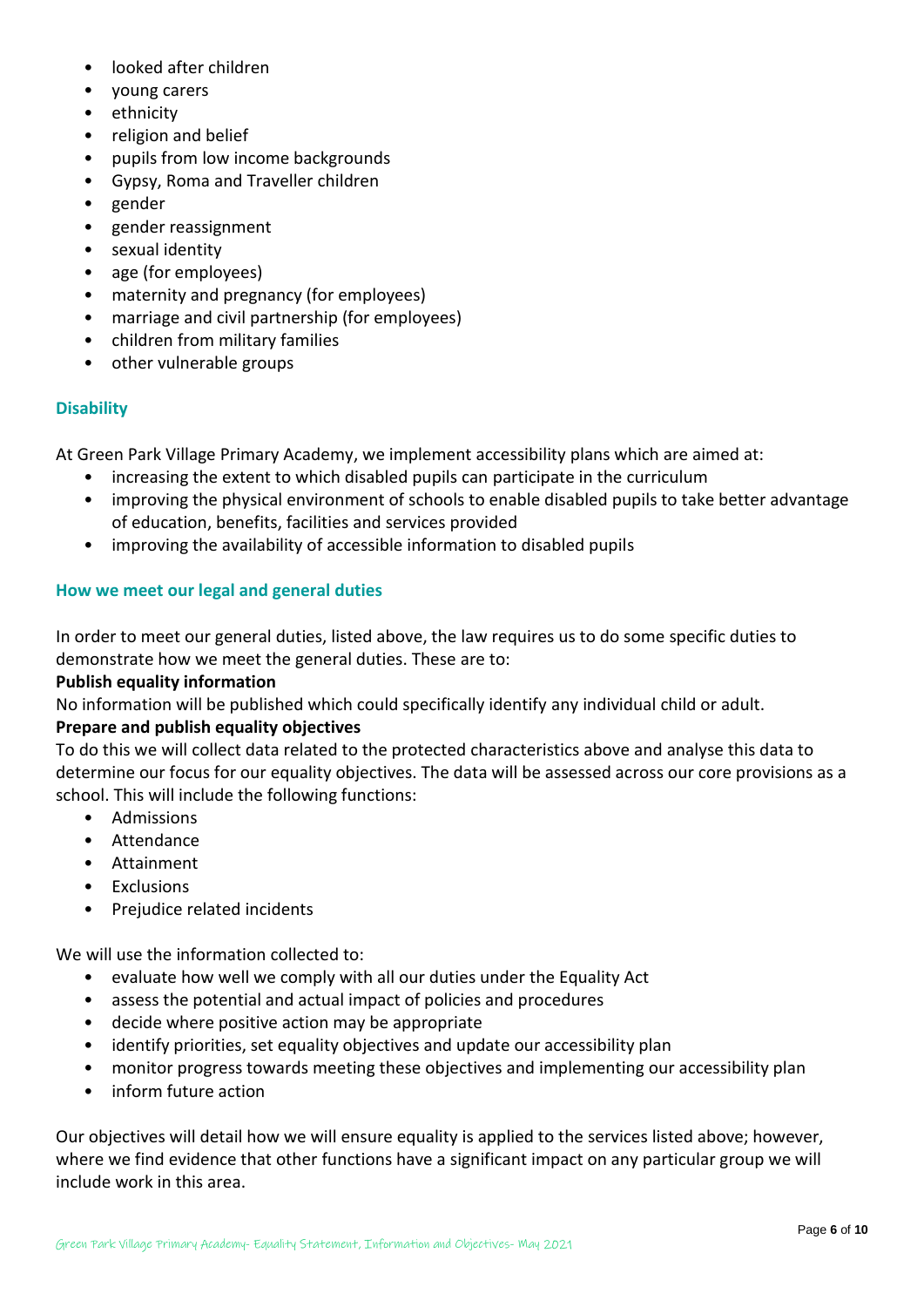#### **Core Statements**

In fulfilling our legal obligations, we will be guided by seven core statements:

- All learners are of equal value
- We recognise, welcome and respect diversity
- We foster positive attitudes and relationships, and a shared sense of belonging
- We observe good equalities practice, including staff recruitment, retention and
- development
- We aim to reduce and remove existing inequalities and barriers
- We consult and involve widely
- We strive to ensure that society will benefit

#### **Addressing Prejudice Related Incidents**

Our academy is opposed to all forms of prejudice and we recognise that children and young people who experience any form of prejudice related discrimination may fare less well in the education system. We provide both our pupils and staff with an awareness of the impact of prejudice to prevent any incidents. If incidents still occur, we address them immediately and report them to the Local Authority using their guidance material. We report all incidents to REAch2 as they occur and in termly summary.

#### **Chain of accountability**

The Local Governing Body, supported by the Head Teacher and staff, is responsible for ensuring the implementation of this scheme. The Head Teacher retains overall responsibility for ensuring that the action plan is delivered effectively. Each term, managers and key staff will report to the Head Teacher on actions and progress.

Governors will discuss the impact of the Equality Information and Objectives annually as part of the policy review. All staff are responsible for delivering the scheme both as employees and as it relates to their area of work.

#### **Responsibilities**

We believe that promoting Equality is the responsibility of everyone in the school community:

| <b>Responsibility for</b>                          | <b>Key person</b>                         |
|----------------------------------------------------|-------------------------------------------|
| Single equity scheme                               | <b>Head Teacher</b>                       |
| Disability equality (including bullying incidents) | <b>Head Teacher</b>                       |
| SEN/LDD (including bullying incidents)             | <b>Head Teacher</b>                       |
| Accessibility                                      | <b>Head Teacher</b>                       |
| Gender equality (including bullying incidents)     | <b>Head Teacher</b>                       |
| Race equality (including racist incidents)         | <b>Head Teacher</b>                       |
| Equality and diversity in curriculum content       | Head Teacher and Staff Governor- Teaching |
| Equality and diversity in pupil achievement        | Head Teacher and all teachers             |
| Equality and diversity- behaviour and exclusions   | <b>Head Teacher</b>                       |
| Participation in all aspects of school life        | Head Teacher and all teachers             |
| Impact assessment                                  | <b>Head Teacher</b>                       |
| Stakeholder consultation                           | <b>Head Teacher</b>                       |
| Policy review                                      | <b>Head Teacher</b>                       |
| Communication and publishing                       | <b>School Business Manager</b>            |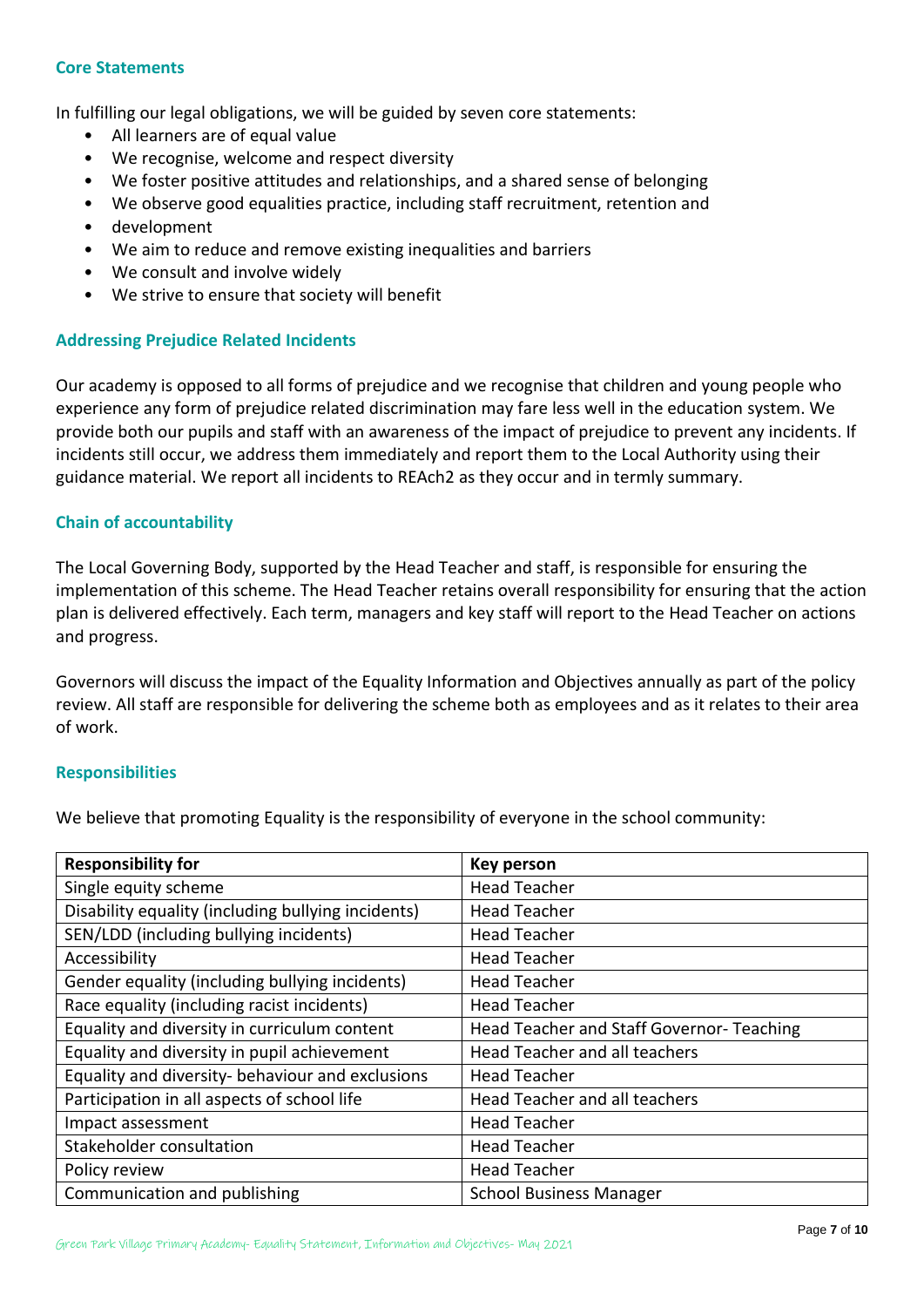# **Local Governing Body**

Involving and engaging the whole school community in identifying and understanding equality barriers and in the setting of objectives to address these. The Local Governing Body will also agree the Equality Statement and objectives.

# **Head Teacher**

As above, including:

- Promoting key messages to staff, parents and pupils about equality and what is expected of them and can be expected from the school in carrying out day to day duties
- Ensuring that the whole school community receives adequate training to meet the needs of delivering equality, including pupil awareness
- Ensure that all staff are aware of their responsibility to record and report prejudice related incidents

# **Line Managers**

- Respond to consultation requests by creating opportunities for pupils and staff to share their comments, suggestions and feedback, ensuring that all voices are heard
- Implement the school's equality scheme, holding staff accountable for their behaviour and providing support and guidance as necessary
- Be accountable for the behaviour of the staff team, individual members of staff and pupils
- Use informal and formal procedures as necessary to deal with 'difficult' situations
- Behave in accordance with the school's policies, leading by example
- Respond appropriately to the behaviour of pupils and staff, as a whole, and individuals (praising/challenging as necessary)
- Contribute to managing the implementation of the school's equality scheme
- Ensure that all staff are aware of their responsibility to record and report prejudice related incidents

# **Teaching Staff**

- To support the Head Teacher
- Ensure fair treatment and access to services and opportunities
- Support in delivering the right outcomes for pupils
- Uphold the commitment made to pupils and parents/carers on how they can be expected to be treated
- Design and deliver an inclusive curriculum
- Ensure awareness of responsibility to record and report prejudice related incidents

# **Non-Teaching Staff**

- Support the school and the governing body in delivering a fair and equitable service to all stakeholders
- Uphold the commitment made by the Head Teacher on how pupils and parents/carers can be expected to be treated
- Support colleagues within the school community
- Ensure awareness of responsibility to record and report prejudice related incidents.

# **Parents and Community**

• Take an active part in identifying barriers for the school community and supporting ongoing development by informing the school of actions that could be taken to eradicate these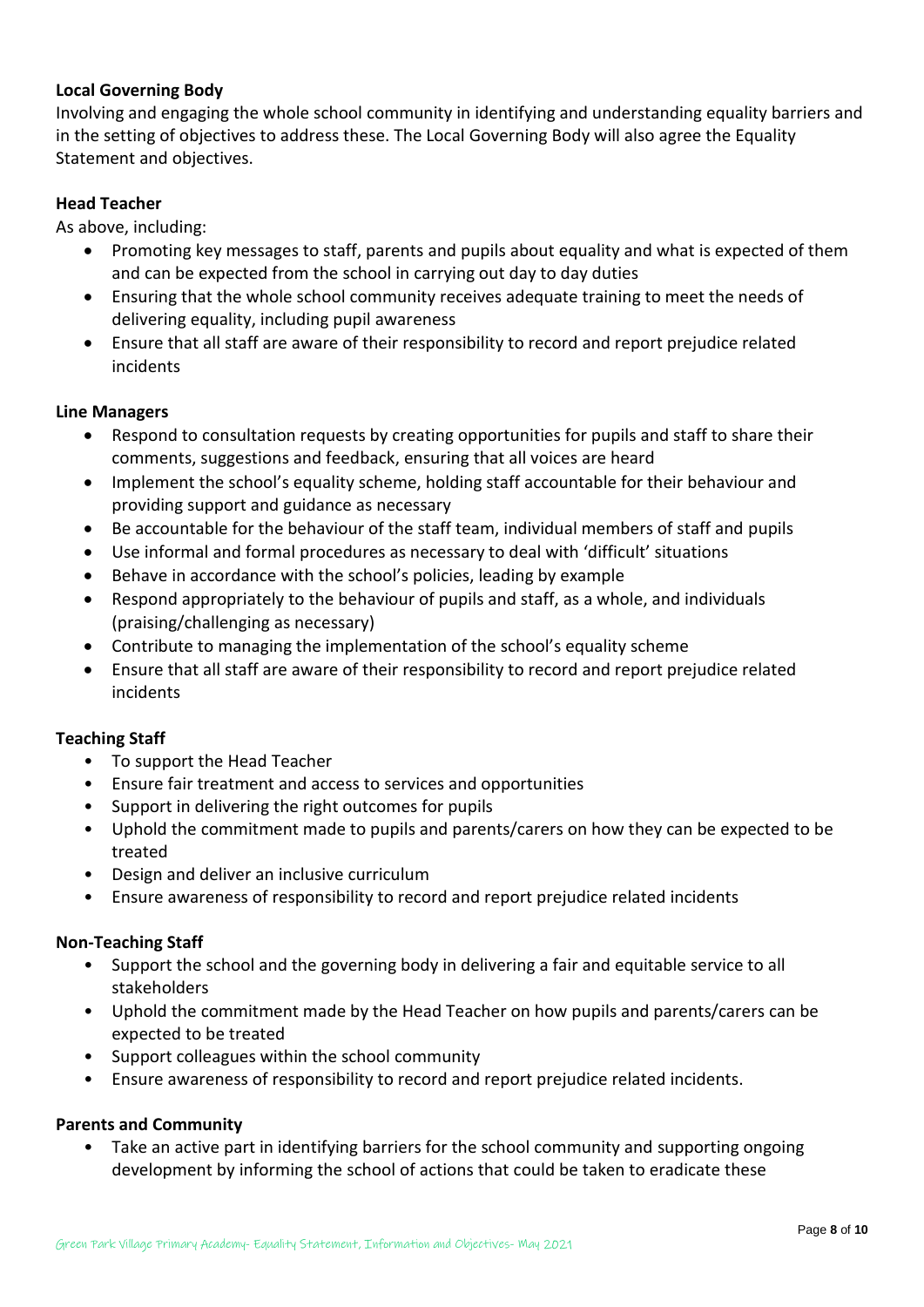• Take an active role in supporting the school to achieve the commitment given to the school community in tackling inequality and achieving equality of opportunity for all.

# **Pupils**

- Support the school to achieve the commitment made to tackling inequality
- Uphold the commitment made by the Head Teacher on how pupils and parents/carers, staff and the wider school community can be expected to be treated
- Tell an adult in school if there are any worries or concerns
- Be polite and helpful
- Observe the school's rules

# **Engagement**

When deciding what to do to tackle equality issues, where necessary we will consult and engage both with people affected by our decisions - parents, pupils, staff, members of the local community – and with people who have special knowledge which can inform the school's approach, such as disability equality groups and other relevant special interest organisations.

Evidence of this engagement is included in our published material that shows how the duty has been addressed.

This includes:

- Staff training
- School policies, specifically Behaviour and Anti Bullying policies
- Monitoring and review of attainment data
- Lesson observation feedback
- Cultural days and cultural curriculum themes
- Local community involvement

# **Evaluating the impact**

To ensure we meet diverse needs of our pupils/students and staff and that diversity, equality and inclusion run through all areas of school life, regular review of incident reports, behaviour incident records and the curriculum and consultation with stakeholders help us to ensure that there is no unlawful discrimination against certain individuals or groups and that the positive duties are promoted.

# **Commitment to review**

The school's Equality Scheme is aligned with the School Development Plan. Its implementation is monitored within the school's self-evaluation and other review processes (the Senior Leadership Team and Local Governing Body) as well as being updated at least annually. Following this regular impact assessment, the whole equality scheme will be reviewed at least every four years. We will publish information annually on the school website and in our school prospectus.

**Initial achievements to be embedded within the first year of opening to support all learners and groups:** 

- Visual timetables and workstations
- Positioning of furniture so as not to be a barrier to access
- Ensuring that specialist advice is sought and skills are cascaded to all teaching and support staff
- In particular, for the children, use of adapted equipment
- Adapting the outside environment to support visual impairment
- Training of staff